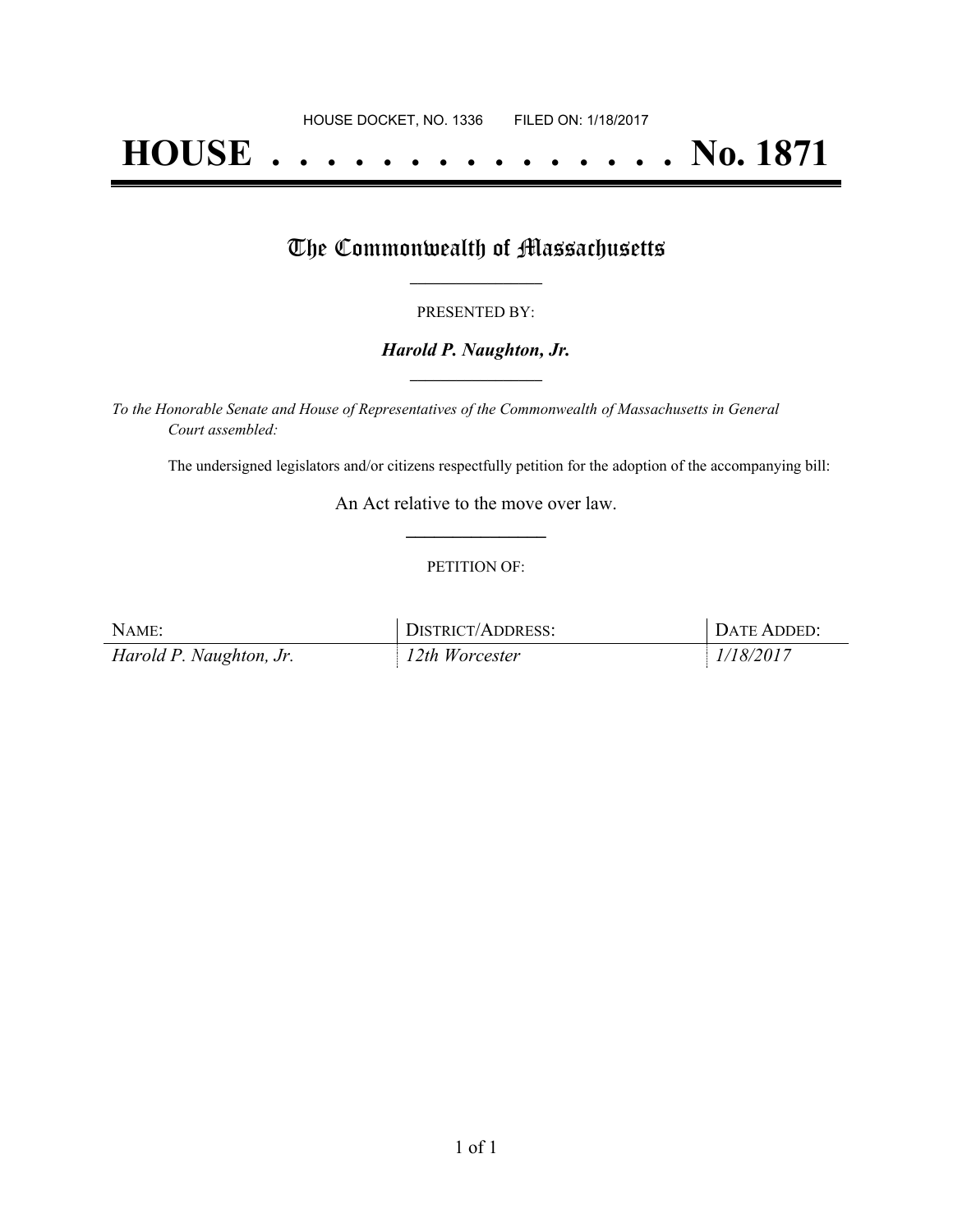## **HOUSE . . . . . . . . . . . . . . . No. 1871**

By Mr. Naughton of Clinton, a petition (accompanied by bill, House, No. 1871) of Harold P. Naughton, Jr., relative to the safety or emergency vehicle "move over law", so-called. Transportation.

#### [SIMILAR MATTER FILED IN PREVIOUS SESSION SEE HOUSE, NO. *3054* OF 2015-2016.]

### The Commonwealth of Massachusetts

**In the One Hundred and Ninetieth General Court (2017-2018) \_\_\_\_\_\_\_\_\_\_\_\_\_\_\_**

**\_\_\_\_\_\_\_\_\_\_\_\_\_\_\_**

An Act relative to the move over law.

Be it enacted by the Senate and House of Representatives in General Court assembled, and by the authority *of the same, as follows:*

1 Chapter 89, Section 7C. (a) As used in this section the following words shall, unless the

2 context clearly requires otherwise, have the following meanings:

3 "Emergency response vehicle", a fire apparatus, police vehicle, ambulance, or disaster 4 vehicle.

5 "Highway maintenance vehicle", a vehicle used for the maintenance of highways and

6 roadways: (1) that is owned or operated by the executive office of transportation and public

- 7 works, a county, a municipality or any political subdivision thereof; or (2) that is owned or
- 8 operated by a person under contract with the executive office of transportation and public works,

9 a county, a municipality or any political subdivision thereof.